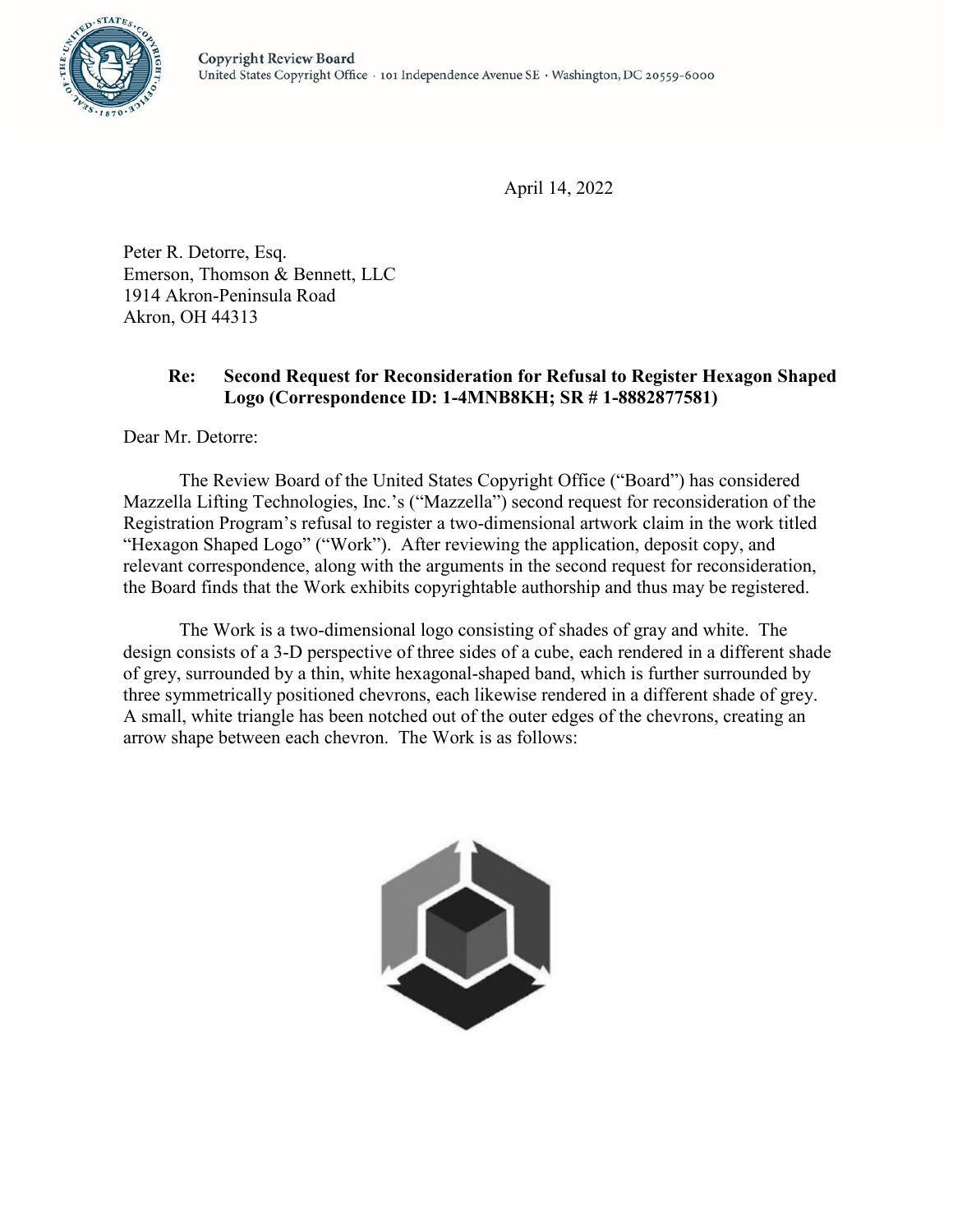## Peter R. Detorre, Esq.  $\blacksquare$ Emerson, Thomson & Bennett, LLC

While not every combination or arrangement of common or standard design elements will be entitled to copyright registration, some such combinations will contain sufficient creativity with respect to how they are juxtaposed or arranged to meet the test for protectability. *See Feist Publ'ns, Inc. v. Rural Tel. Serv. Co.*, 499 U.S. 340, 358 (1991). A determination of copyrightability in the combination of standard design elements depends on whether the selection, coordination, or arrangement is done in such a way as to result in copyrightable authorship. *Id.*; *see also Atari Games Corp. v. Oman*, 888 F.2d 878, 883 (D.C. Cir. 1989). For example, the Office may register a work that consists merely of geometric shapes where the "author's use of those shapes results in a work that, as a whole, is sufficiently creative." U.S. COPYRIGHT OFFICE, COMPENDIUM OF U.S. COPYRIGHT OFFICE PRACTICES § 906.1 (3d ed. 2021) ("COMPENDIUM (THIRD)"); *see also Atari*, 888 F.2d at 883 ("[S]imple shapes, when selected or combined in a distinctive manner indicating some ingenuity, have been accorded copyright protection both by the Register and in court."). So the Office would register, for example, a wrapping paper design that consists of circles, triangles, and stars arranged in an unusual pattern with each element portrayed in a different color, but it would not register a picture consisting merely of a purple background and evenly spaced white circles. COMPENDIUM (THIRD) § 906.1 (Office would register the wrapping paper because the design "goes beyond the mere display of a few geometric shapes in a preordained or obvious arrangement").

After carefully examining the Work and applying the legal standard discussed above, the Board finds that the Work satisfies the requirement of creative authorship necessary to sustain a claim to copyright. While each of the Work's individual elements—chevrons, arrows, a square, a hexagon, and coloring—are not copyrightable, *see* 37 C.F.R. § 202.1(a) ("familiar symbols and designs" not subject to copyright); COMPENDIUM (THIRD) §§ 313.4(J), 313.4(K), 906.1, the Work's selection and combination of its individual elements displays sufficient creativity to meet the statutory requirements for copyright protection. *See Satava v. Lowry*, 323 F.3d 805, 811 (9th Cir. 2003) ("[A] combination of unprotectable elements is eligible for copyright protection only if those elements are numerous enough and their selection and arrangement original enough that their combination constitutes an original work of authorship."). Specifically, the overall combination of the stylized shading of the square and chevrons, combined with the white hexagonal-shaped band and arrow designs, contains the modicum of creativity required for copyrightability. *See, e.g.*, *Hoberman Designs, Inc. v. Gloworks Imports, Inc.*, No. 14-cv-6743 DSF (SHX), 2015 WL 10015261, at \*4 (C.D. Ca. 2015) (holding that the use of common "geometric shapes like squares, triangles, and trapezoids . . . does not preclude copyright protection"); *Nicholls v. Tufenkian Imp./Exp. Ventures, Inc.*, No. 04-CV-2110 WHP, 2004 WL 1399187, at \*1–\*2 (S.D.N.Y. June 23, 2004) (denying defendant's motion to dismiss on grounds of originality where the work contained circles arranged into a grid format with additional shading on each circle); *Prince Group, Inc. v. MTS Prods.*, 967 F. Supp. 121, 125 (S.D.N.Y. 1997) (holding that a shaded multicolor polka dot design was protectable).

To be clear, however, the Board's decision is based on the low standard for copyrightability articulated in *Feist*. The decision relates only to the Work as a whole (*i.e.*, the